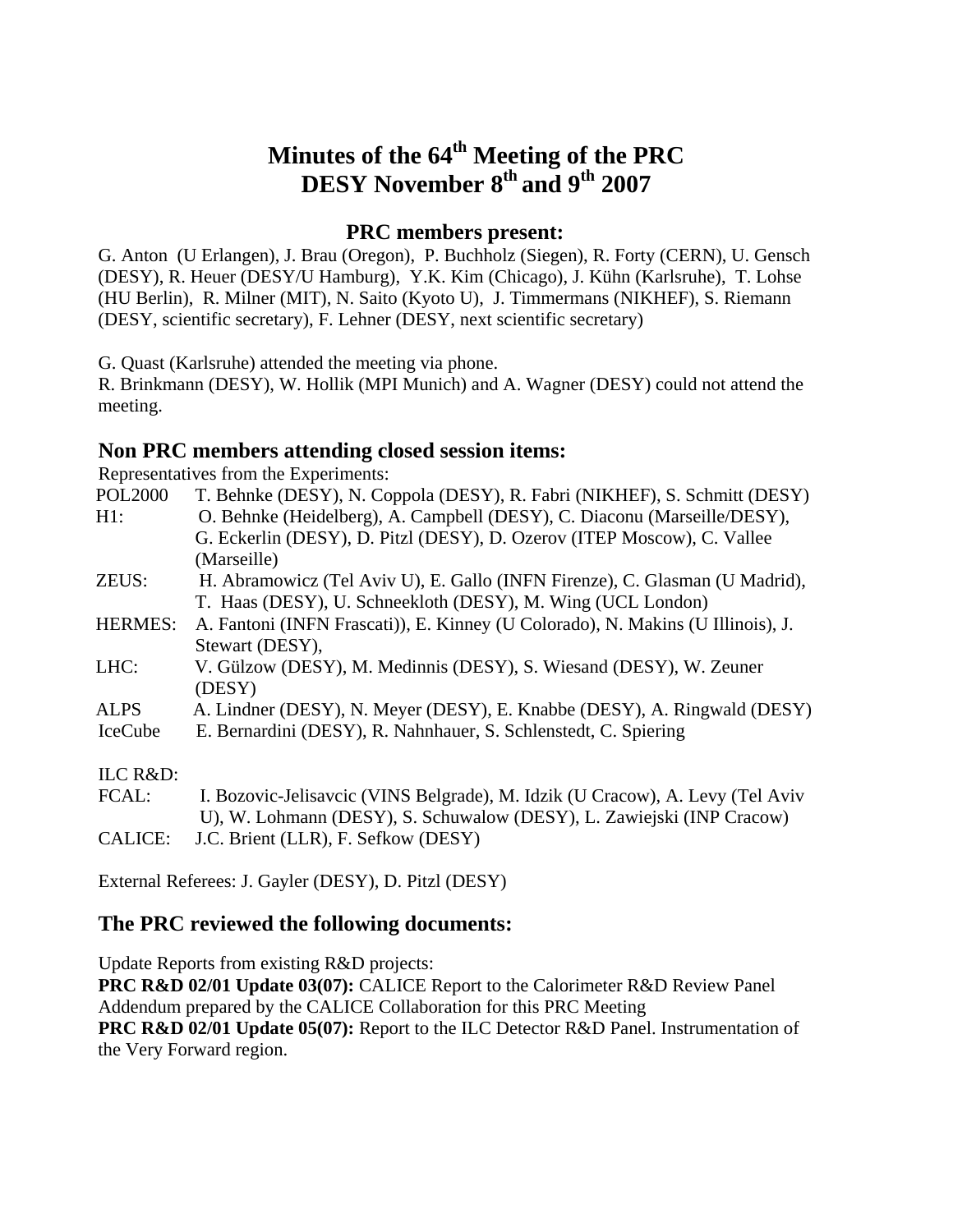**PRC 01/07 Status 01(07):** Status, Results and Future of the DESY Astroparticle Physics Group.

# **Agenda**

# **Open session: November 8th 2007, Main Auditorium**

| <b>HERA</b> Resume                       | M. Bieler (DESY)                  |
|------------------------------------------|-----------------------------------|
| H1                                       | D. Ozerov (ITEP Moscow)           |
| <b>ZEUS</b>                              | C. Glasman (U Autonoma de Madrid) |
| <b>HERMES</b>                            | E. Kinney (U of Colorado)         |
| <b>ALPS</b>                              | N. Meyer (DESY)                   |
| <b>LHC</b> Experiments                   |                                   |
| <b>ATLAS</b>                             | M Medinnis (DESY)                 |
| <b>CSM</b>                               | W. Zeuner (DESY)                  |
| DESY's contribution to the LHC Computing | V. Gülzow (DESY)                  |
| <b>IceCube</b>                           | E. Bernardini (DESY)              |
| <b>ILC</b> Detector R&D:                 |                                   |
| <b>FCAL</b>                              | M. Idzik (U Cracow)               |
| <b>CALICE</b>                            | J.C. Brient (LLR)                 |
|                                          |                                   |

# **Closed Sessions: May 10th and 11th, Seminar room 7a**

Item 1: Approval of the minutes and matters arising from last meeting Item 2: News from the Laboratory Item 3: ILC Detector R&D 3. 1. Overview of DESY Activities 3. 2. Review of the FCAL Collaboration 3. 3. Review of the CALICE Collaboration Item 4: Review of HERA Experiments 4. 1. HERA Machine 4. 2. Review of Pol2000 4. 3. Review of H1 and ZEUS 4. 4. Review of HERMES Item 5: Review of LHC Experiments 5. 1. Review of ATLAS 5. 2. Review of CMS 5. 3. Review of Computing Item 6: Review of Particle Astrophysics Item 7: Review of ALPS Item 8: Internal Target Experiment at DORIS Item 9: AOB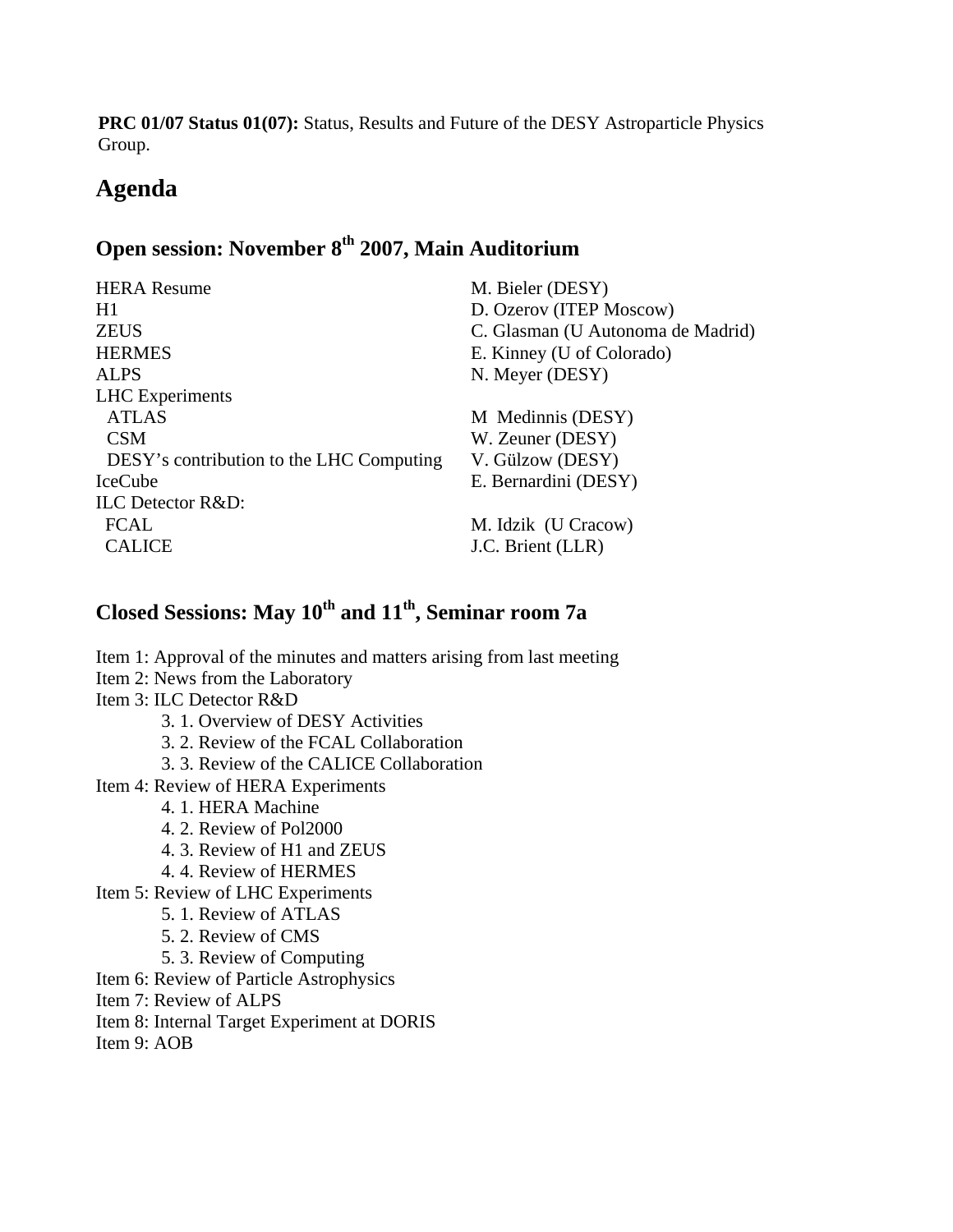## **Item 1: Approval of the minutes and matters arising from the last meeting**

The minutes of the 63<sup>rd</sup> DESY PRC meeting were accepted with minor changes. The PRC would like to thank the leaving members J. Brau and R. Forty for having served on the DESY PRC and would also like to thank T. Lohse, N. Saito, G. Quast and J. Timmermans for agreeing to continue their PRC membership for another two years. The PRC also thanked S. Riemann for being the scientific secretary for the past years and F. Lehner for accepting the appointment as secretary for the next 2 years.

# **Item 2: News from the Laboratory**

R. Heuer reported the news from the Laboratory.

On June 30, 2007, the HERA machine was shut down. The 15 years data taking at HERA were finished with a 4 month period of running at reduced proton energies. The end of the successful era of unique measurements was celebrated with a HERA Fest at DESY. The data analysis will be continued over the next years.

End of May a Symposium and Colloquium in honor of Peter Zerwas, leading scientist at DESY, was held at DESY. Beginning of June more than 600 physicists met at the LCWS and ILC 2007 at DESY Hamburg and defined the roadmap for the ILC as well as for the detector R&D.

In May 2007 the Senate of the Helmholtz Association of German Research approved the DESY project proposal "Helmholtz Alliance - Physics at the Terascale", granting 25 million Euros for the next five years. In this Alliance, DESY and Karlsruhe, together with 17 universities and the MPI Munich, will jointly advance German particle physics and technological developments at particle accelerators like the LHC and the planned ILC. At DESY, an Analysis Center for LHC data will be established with the help of the Alliance funds. DESY will also offer its facilities to Alliance partners for tests within the framework of detector and accelerator development and offer new jobs. The official Kick-off meeting will be held in December at DESY.

A new Helmholtz research group will be established at DESY in which mainly young scientists from DESY and three participating Russian institutes will research on particle physics. The

group will be involved in physics analyses of experiments at the HERA, LHC and ILC accelerators and detector design and construction for LHC and ILC.

On June 5, Federal Research Minister Schavan officially launched the European XFEL project. The underground construction is planned to take place in spring 2008.

After a successful upgrade, the FLASH facility reached its design beam energy and observed lasing with the design wavelength at the first time in October 2007.

In September, the laying of the cornerstone for the experimental hall of PETRA III was celebrated. The PETRA III installation will be finished in 2009.

After the positive midterm evaluation of the DESY programme on particle and astroparticle physics by the Helmholtz Senate the Lab will start to prepare the next five-year planning.

The PRC continued the discussion in the closed session.

.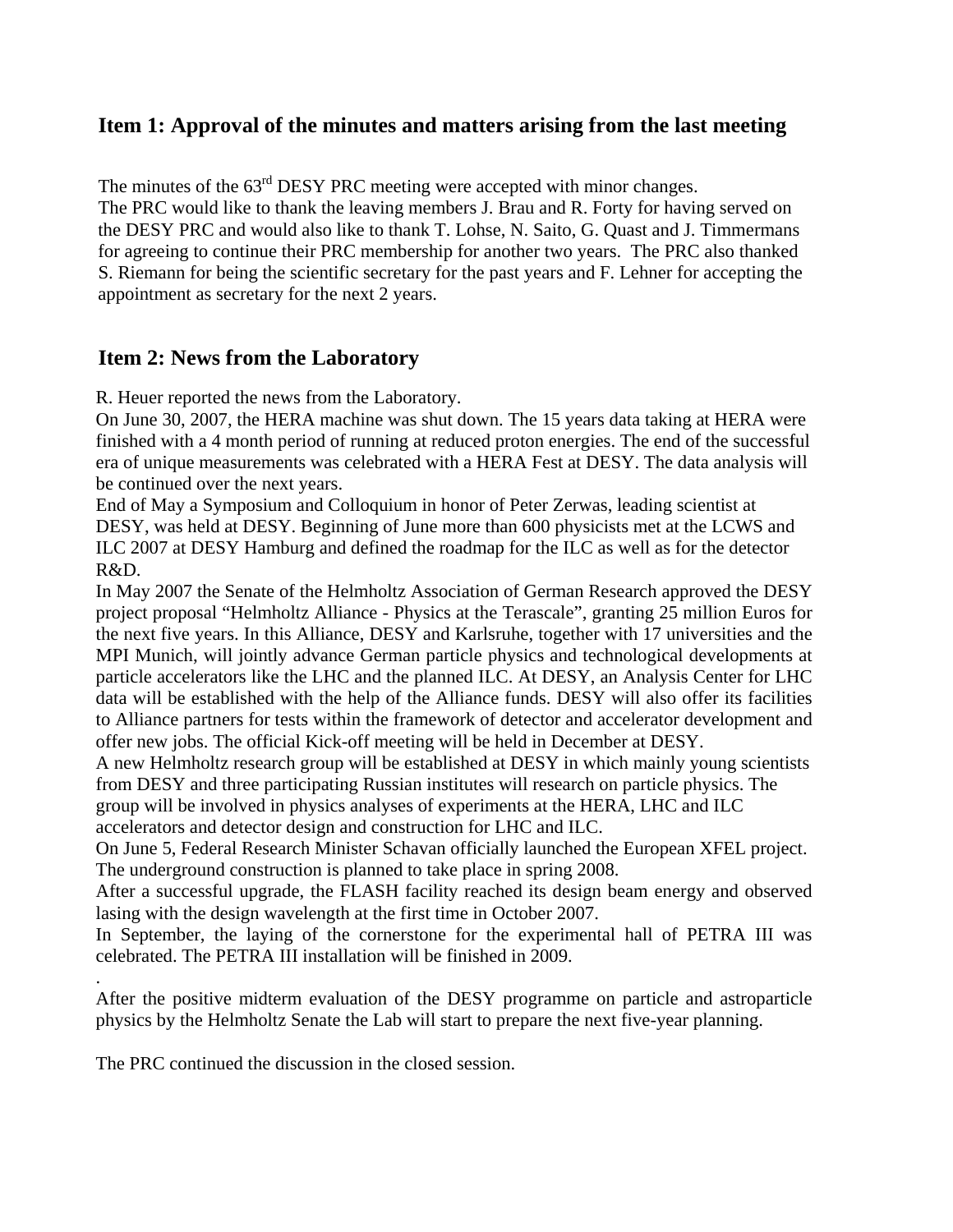**The PRC congratulates the laboratory for a number of achievements reported by Rolf Heuer. These include the successful running for HERA and its three experiments, the smooth and efficient transition to the HERA low-energy running modes, the rapid progress on dismantling PETRA3 and HERA detectors, and the DESY groups' significant contributions to the ATLAS and CMS experiments and ILC detector R&D. The midterm evaluation of the Helmholtz Senate recommendations relevant to DESY's particle and astrophysics programs appears to be very positive and the laboratory expects the final endorsement of the evaluation by the Scientific Council in two weeks. DESY's next five-year planning for the period between January 2010 and December 2014 will be submitted by summer 2008 and its preparation will begin early next year. The next PRC meeting will be held earlier than usual in order to provide timely advice for this preparation.** 

# **Item 3: ILC Detector R&D**

## **Item 3.1: Overview of DESY Activities**

T. Behnke reported the DESY R&D activities for the ILC with respect to the international scene. The ILC Reference Design Report (RDR) signed by about 2000 people has been published and covers physics goals, accelerator and detector design. Next steps are the Engineering Design Report (EDR) and the optimization of the detector concept and conceptual engineering work yielding a letter of intent for an experiment at the ILC. DESY R&D activities are supported by own DESY funding, young investigator groups, EUDET, EUROTeV and the HGFAlliance.

The PRC continued the discussion in the closed session.

**The PRC notes that DESY has been actively involved in ILC detector R&D and their activities include vertex detector, TPC developments, calorimeter developments, forward calorimetry, and polarization. DESY had primarily been involved in one of four detector concepts, LDC, that had evolved from the TESLA detector. Since the summer of 2007, LDC joined forces with the Asian detector concept GLD and created a new detector concept ILD. We commend DESY's active and leading role in ILC detector R&D. DESY activities on the ILC are funded from many sources and we congratulate DESY management for successfully securing 3rd party funding.** 

### **Item 3.2: Review of the FCAL Collaboration**

W. Lohmann reported the status of the FCAL (Forward Calorimetry) project with focus on the resources. The FCAL programme is ambitious and requires additional manpower and budget for successful prototype developments and tests.

J. Gayler presented the referee report for J. Brau and himself. The FCAL group is now well connected to the ILD and SiD concepts. Although the resources are limited the collaboration has achieved excellent progress since the last PRC review. The project covers the high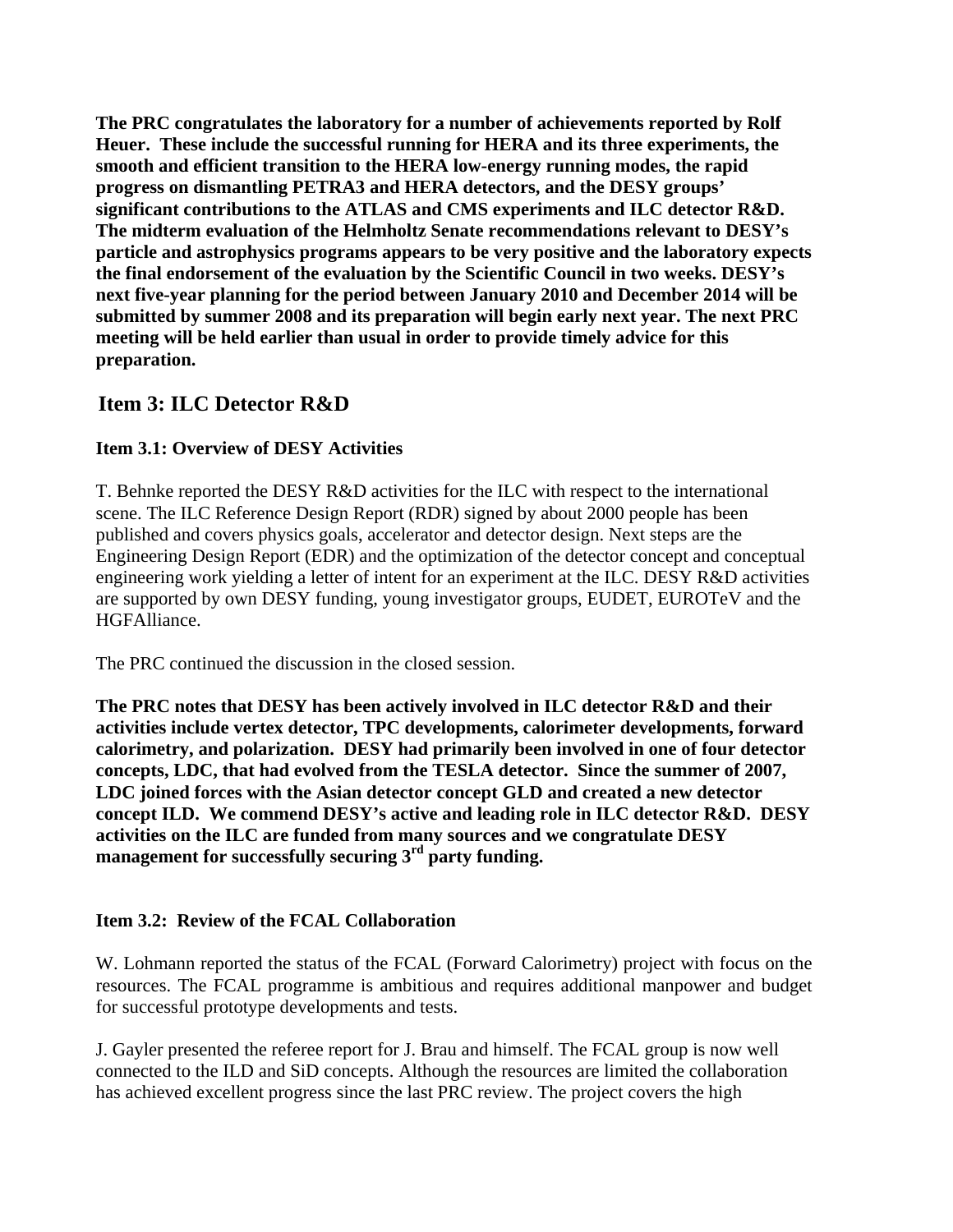precision luminosity measurement with LumiCal, precision, BeamCal for particle vetoing and GamCal which provides together with BeamCal a fast feedback for luminosity monitoring. The challenge is the radiation hardness of detector sensors and readout components, the radiation level is expected to be several MGy/year. Different sensor options are under consideration; a solution has not yet been found. For the next years a detailed simulation of LumiCal and luminosity measurement is scheduled, the performance studies for the BeamCal should be completed and the design simulations for GamCal should be finalized. Sensor development may influence further design and is a critical issue.

The PRC continued the discussion in the closed session.

**The PRC acknowledges that FCAL is a challenging project, yet is very important for the whole ILC experiment. The PRC is impressed by the written report of their activities, where both physics requirements and the technical implications were clearly stated. The FCAL group is an active collaboration, and made progress in many areas. There is significant work left for the goal of prototypes in 2010. The PRC commends that the FCAL group brings together the community from a broad area. This effort is well appreciated by the World-Wide Study Group and indicates a strong leadership by the Zeuthen group. The PRC also commends that the FCAL group is well connected to the two prominent ILC detector concepts; ILD and SiD, and is working to develop LoIs by Oct. 1, 2008. The PRC notes that FCAL effort could be useful beyond the ILC detector, for example, for SLHC detectors. We recommend that the FCAL group continue to communicate with the machine group closely. The PRC recommends DESY to continue their support.** 

### **Item 3.3: Review of the CALICE Collaboration**

F. Sefkow reported the status of CALICE and focused on the DESY effort and the analysis of test beam data. Since the last PRC review a successful and comprehensive program has been executed to test calorimeters of unprecedented granularity with beams. Several technologies for electromagnetic and hadronic calorimeters have been proven with test beams at CERN and DESY. The data are of high quality, and are currently analyzed and compared with simulations. Based on the results appropriate calorimeters for the ILC detector will be designed. CALICE asks for continued scientific, technical and computing support.

The CALICE Collaboration was reviewed by J. Brau and D. Pitzl. The main goal of CALICE is the study of basic questions for calorimeters in the particle flow paradigm with focus on the accuracy that can be reached, the granularity of the calorimeters and understanding of the hadronic shower structure. Prototypes are built to test several technologies in beam experiments. From 2008 technical prototypes for the ILD will be developed.

The discussion was continued in the closed session.

**The PRC congratulates the CALICE collaboration on constituting an impressive worldwide effort towards ILC calorimetry. We commend the successful exercise in prototype**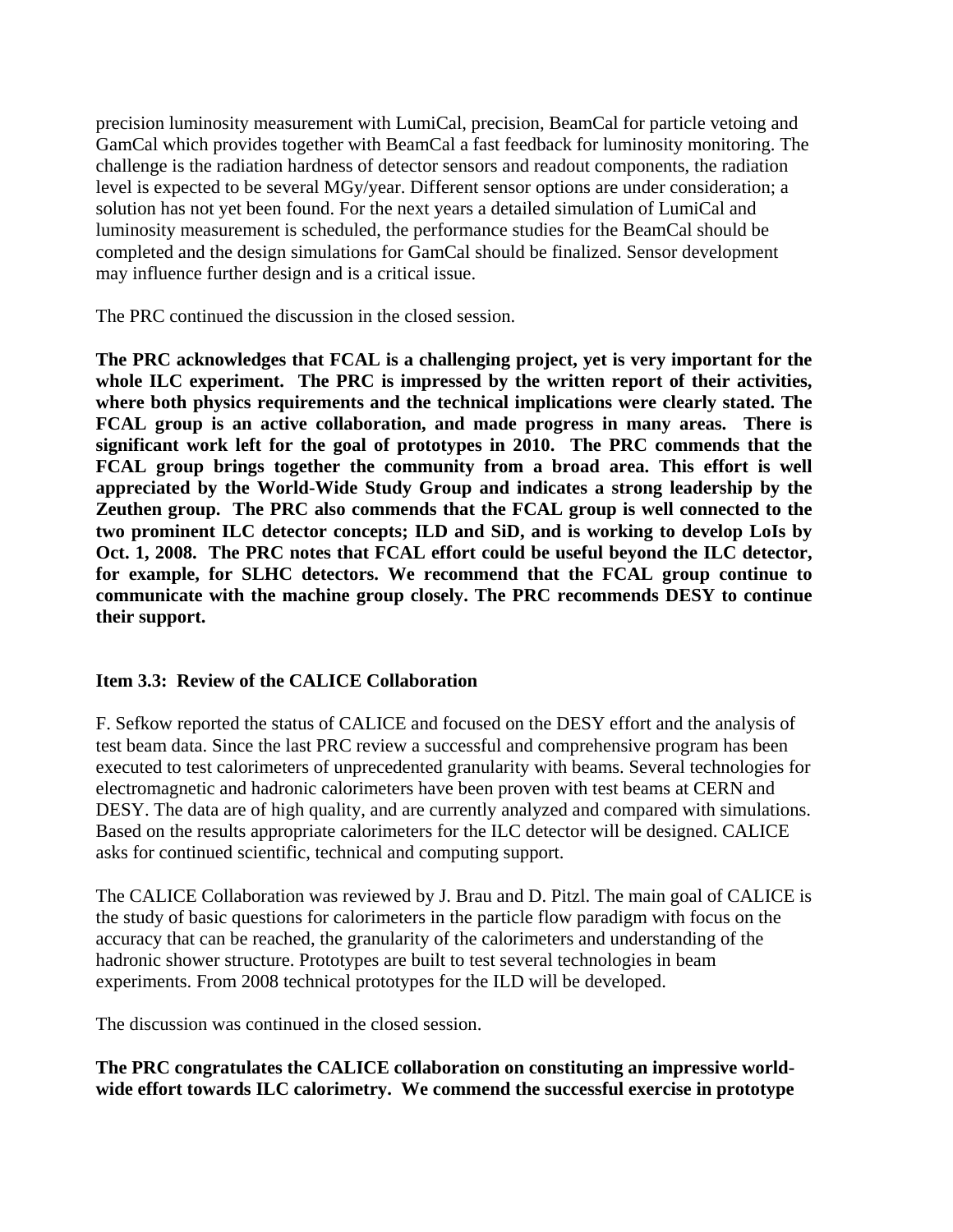**detector integration and their openness to test various technologies in a common framework. The PRC recommends that the DESY contribution to CALICE (analog HCAL, test beam infrastructure, coordination, analysis and simulation) be continued. The PRC supports increase in the effort towards the technical prototypes, and the test beam program at Fermilab in 2008 and 2009. The PRC recommends the hadron test beam results be fed back to shower simulation modellers. The PRC recognizes that the application of ILC detector technologies to other scientific fields could be beneficial. In order to achieve the final goals, the PRC recommends that DESY continue their support of these efforts. The PRC notes that setting clear goals and milestones in the next few years towards completing EDR successfully will be critical.** 

## **Item 4: Review of HERA Experiments**

#### **Item 4.1: HERA Machine**

**The PRC is greatly impressed by the excellent performance of HERA in the remarkable 460 GeV low-energy run and the rapid transition to a third energy (560 GeV) run in June followed by a 15 hour rapid start-up of HERA operations. We note that HERA delivered a total luminosity of 16 pb-1 at 460 GeV and 8 pb-1 at 560 GeV, and that beam polarization of ~50% was quickly achieved with low energy proton beams. The HERA team's dedication should be commended. On June 30, 2007, the HERA machine was shut down, after having delivered 0.9 fb-1 of e-p collisions. It has been a remarkable 15-year journey of continuous improvement. This required constant effort and a wonderful collaboration developed with growing mutual trust and understanding between the laboratory management, the machine team and the experiments. We applaud the entire laboratory and all the collaborations for this effort.** 

#### **Item 4.2: Review of POL2000**

T. Behnke reported the status of the POL2000 project. The operation of TPOL, LPOL and the Cavity LPOL should provide a central polarization analysis for all HERA experiments. All polarimeters were successfully operated and an excellent overall efficiency was reached (>99% combining TPOL and LPOL). The data taking finished with the end of HERA running. In 2007 the polarization was about 40%; the current combined systematic uncertainty is expected to be improved with the understanding of the scale calibration of LPOL and TPOL as well as the error on the interaction point of electron and laser beam at TPOL. Shortly before the HERA shutdown also the rise of polarization from zero has been recorded to perform rise time analysis and calibration of the polarization at HERA. The Cavity LPOL system has been successfully commissioned in 2007 and significant sets of data were taken; the statistical precision is excellent. The results of LPOL and Cavity LPOL appear consistent. A real problem is the manpower.

The referee report was presented by R. Milner for P. Buchholz and himself. The uncertainty in beam polarization can be decreased significantly and a major effort involving all available manpower is necessary to achieve this goal within the next six months.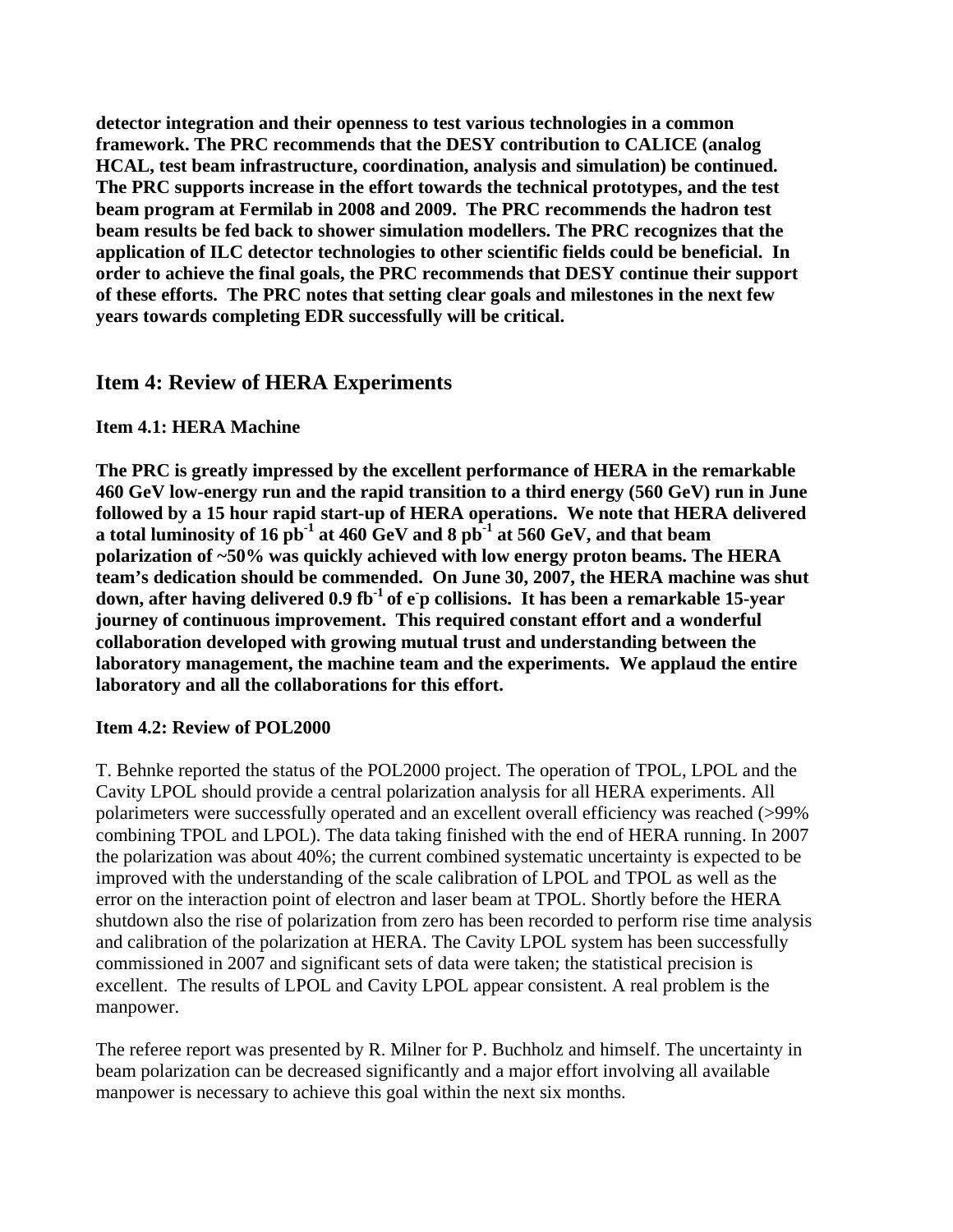The PRC continued the discussion in the closed session.

**The PRC is gratified to see that a quality set of TPOL, LPOL and cavity POL data was acquired in the final weeks of HERA operations. The statistical precision of the cavity polarimeter is excellent, and LPOL and cavity results appear to be consistent. With a very systematic analysis, impressive progress has been made resulting in a beampolarization uncertainty of about 3.5%. All signs are encouraging that a significant decrease in this uncertainty can be achieved. Given the importance of accurate polarization measurements and high-quality data in hand, the PRC recommends that the team should complete the TPOL and LPOL data analysis and the cavity analysis, and should integrate the cavity results into the final polarimeter analysis. The PRC is concerned that the analysis effort still lacks personnel resources for a timely conclusion of the final uncertainties.** 

#### **Item 4.3: H1 and ZEUS**

#### **Item 4.3.1: H1**

There was no presentation by the H1 collaboration in the closed session.

T. Lohse presented the referee report for P. Buchholz and himself. The running at low energy was successful, 12.3 pb<sup>-1</sup> were taken at a proton energy of 460 GeV and 6.5 pb<sup>-1</sup> at 575 GeV. The final H1 data sample for high energies contains  $478$  pb<sup>-1</sup>. A reprocessing of all HERA data will be done soon. Grid computing resources will be needed for Monte Carlo production, especially in 2008/2009.

First results are published using the full H1 data sample from HERA I and II. Also first results are obtained using the full HERA data sample of H1 and ZEUS. The combined physics analyses are further strengthened by the seven working groups.

H1 Collaboration is strongly motivated to finalize data analyses for publication and has prioritized the physics analysis topics that should be published until 2010. The collaboration expects a decrease of manpower to about 50% in 2010. Extra attention is needed to guarantee the transfer of knowledge for the analyses.

The PRC continued the discussion in the closed session.

#### **Item 4.3.2: ZEUS**

E. Gallo summarized the status of ZEUS. In total ZEUS recorded 0.5  $pb^{-1}$ data events for analysis. After fifteen years the ZEUS results exceed all expectations.

The flagship analyses are identified and reviewed inside ZEUS. Manpower problems are identified and new students already joined the collaboration to cover the analyses. The overall reprocessing of all HERA II data with a consistent tracking code will begin in early 2008; the analyses are more and more performed on the Grid.

The dismantling of the detector is on schedule.

Y.K. Kim presented the referee report for G. Quast and herself.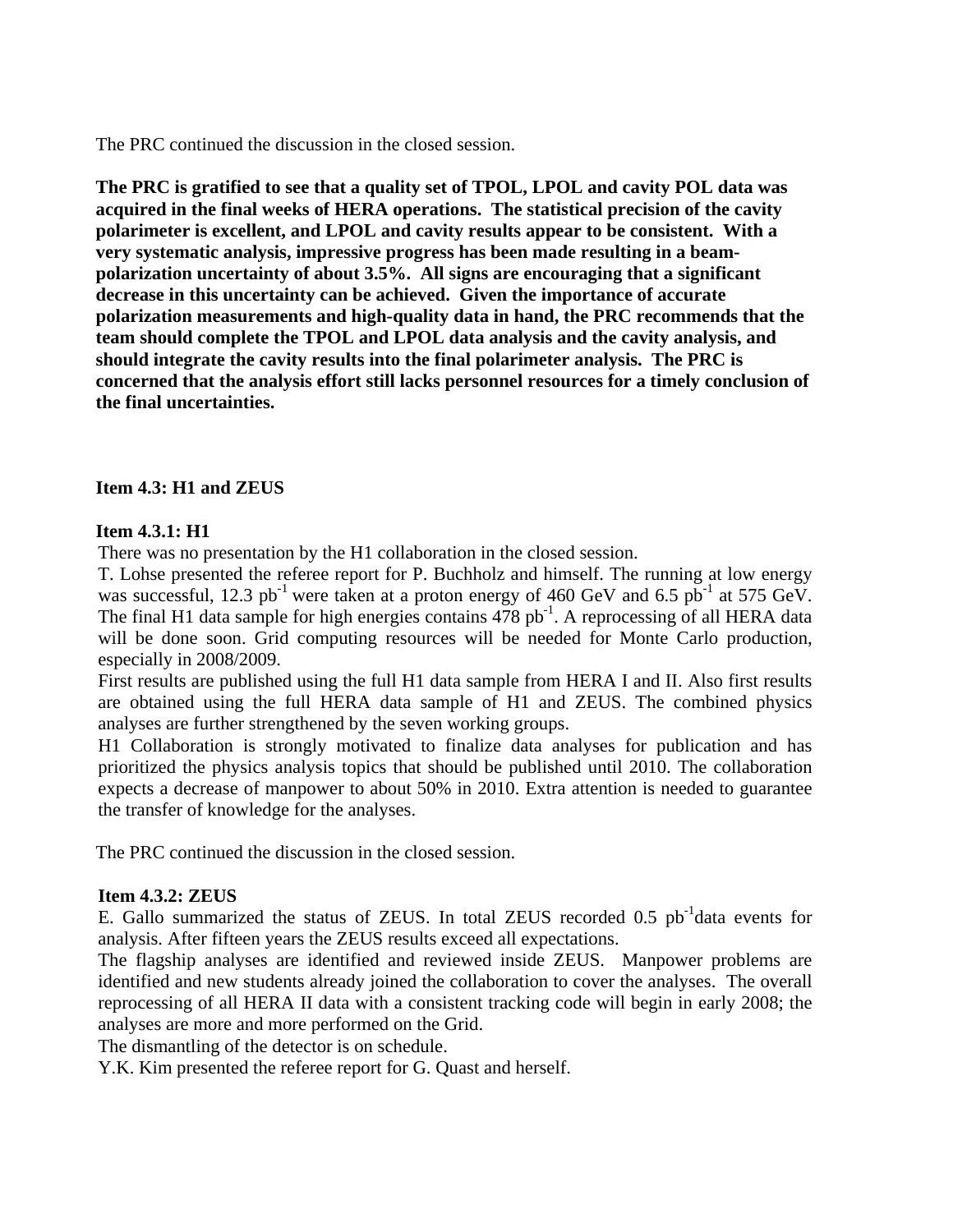The PRC continued the discussion in the closed session.

**The PRC congratulates the H1 and ZEUS collaborations for the successful completion of data taking at two low energies, acquiring about 20 pb-1 in each experiment. The ZEUS collaboration made rapid progress on their low energy analysis and presented some of these results at PRC64. Both collaborations are currently in the process of producing low-energy results. The PRC is extremely pleased with the two collaborations' significant effort to combine their results, leading to 7 joint working groups. The committee is satisfied that both collaborations have good plans for defining priorities for physics analyses and publishing high priority analyses by 2010/11, and strongly supports their plans. We recommend that the laboratory continue the high level of support for the collaborations to guarantee excellent physics results and publications in the coming years. The PRC recommends that the laboratory support H1's efforts to secure sufficient Grid computing resources for Monte Carlo production, especially in 2008/9. Although the physicist resources to complete important physics analyses appear to be sufficient, the PRC notes that this picture could change when the LHC turns on. The PRC therefore recommends that the experiments and the laboratory pay special attention to the physicist resources.** 

#### **Item 4.4: HERMES**

N. Makins presented the status of the HERMES collaboration. The last year of running with the recoil detector was very successful; 35 million DIS events have been acquired with positron beam and a fully operational recoil system. When HERA was running with proton beams of reduced energy the polarization reached 50%. Physics output from transverse data continues, recoil detector system analysis is underway.

HERMES yields the most precise measurements of hard exclusive asymmetries at high energies and there is an enormous growth of interest in HERMES physics from theory and experimental programs. Especially the exclusive analyses with the recoil detector are complementary to JLab results and are therefore highly prioritized. Several analyses for unpolarized targets brought a new level of precision combining the huge statistics collected in 1998-2007. The HERMES collaboration prioritized the analysis topics regarding also the manpower situation.

The dismantling of the experiment is on track and within the budget. The referee report was presented by R. Milner for himself and N. Saito.

The PRC continued the discussion in the closed session.

**The PRC congratulates the HERMES collaboration for a very successful and efficient end to data taking in which they acquired ~47 million DIS events with the recoil detector. We commend the steady stream of high-quality physics results. We are extremely pleased with the collaboration for establishing a plan for their management and clear analysis and publication priorities for the next few years. The PRC recommends that the collaboration's focus be on analysis of recoil data and that the laboratory continue the**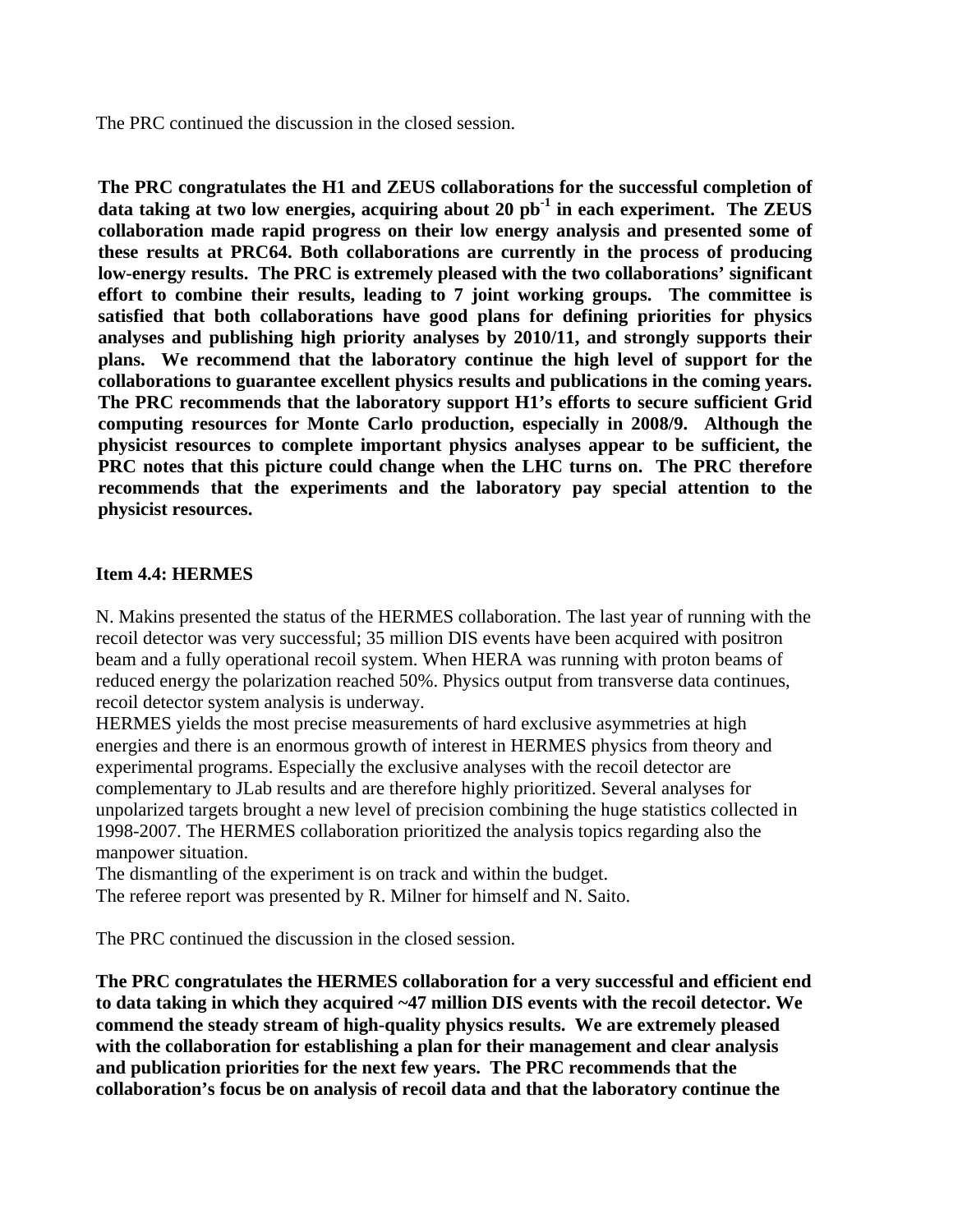**high level of support for the collaboration in order to guarantee excellent physics results and publications in the coming years.** 

# **Item 5: LHC Experiments**

The LHC schedule is unchanged and beam is announced for end of May 2008. The construction and assembly at the surface has come to an end; enormous effort is going into the commissioning and integration of the system.

## **Item 5.1: Review of ATLAS**

There was no presentation from the ATLAS group in the closed session. J. Timmermans presented the referee's report for J. Brau and himself. Since the last PRC meeting the group has grown substantially and is now joined by a young investigator group. Service tasks covered by the DESY ATLAS group are trigger configuration and monitoring, development of algorithms of shower simulations and technical maintenance of MC generator interfaces and physics validation. DESY contributions including those to the ALFA (Absolute Luminosity For ATLAS) project are on schedule. The laboratory and beam tests of the Roman Pot detector will be completed in 2008 and followed by installation of the full system in late 2008, early 2009. Physics studies and the preparation of data analysis are going on.

## **Item 5.2: Review of CMS**

There was no presentation from the CMS group in the closed session. J. Timmermans presented the referee's report for J. Brau and himself. Meanwhile the DESY CMS is a very active group with five main activities: top-quark physics; high-level trigger and DAQ; technical coordination; computing, software installation, MC production and tracker alignment; and the activities for the CASTOR calorimeter. A further increase of the group size is desirable, especially more PostDocs are welcome.

## **Item 5.3: Review of LHC Computing**

There was no presentation from the LHC Computing group in the closed session. J. Timmermans presented the referee's report for J. Brau and himself. The Tier 2 centre ramp up well and is on track at DESY Hamburg and Zeuthen. New challenge is the set-up of a site independent National Analysis Facility (NAF) for remote operation. NAF is part of the Helmholtz Alliance and aims at fast and easy access to data as well as at a more personalized environment than the Grid.

Funding of a third party is needed for the Grid.

The PRC continued the discussion with the LHC groups in the closed session.

**The PRC notes that DESY has many excellent opportunities with the LHC experiments including involvement in physics analysis, high-level trigger and data-acquisition systems, software, commissioning and technical coordination, forward detectors and their physics, computing with a Tier-2 center, and the SLHC detector upgrades. Both the ATLAS and**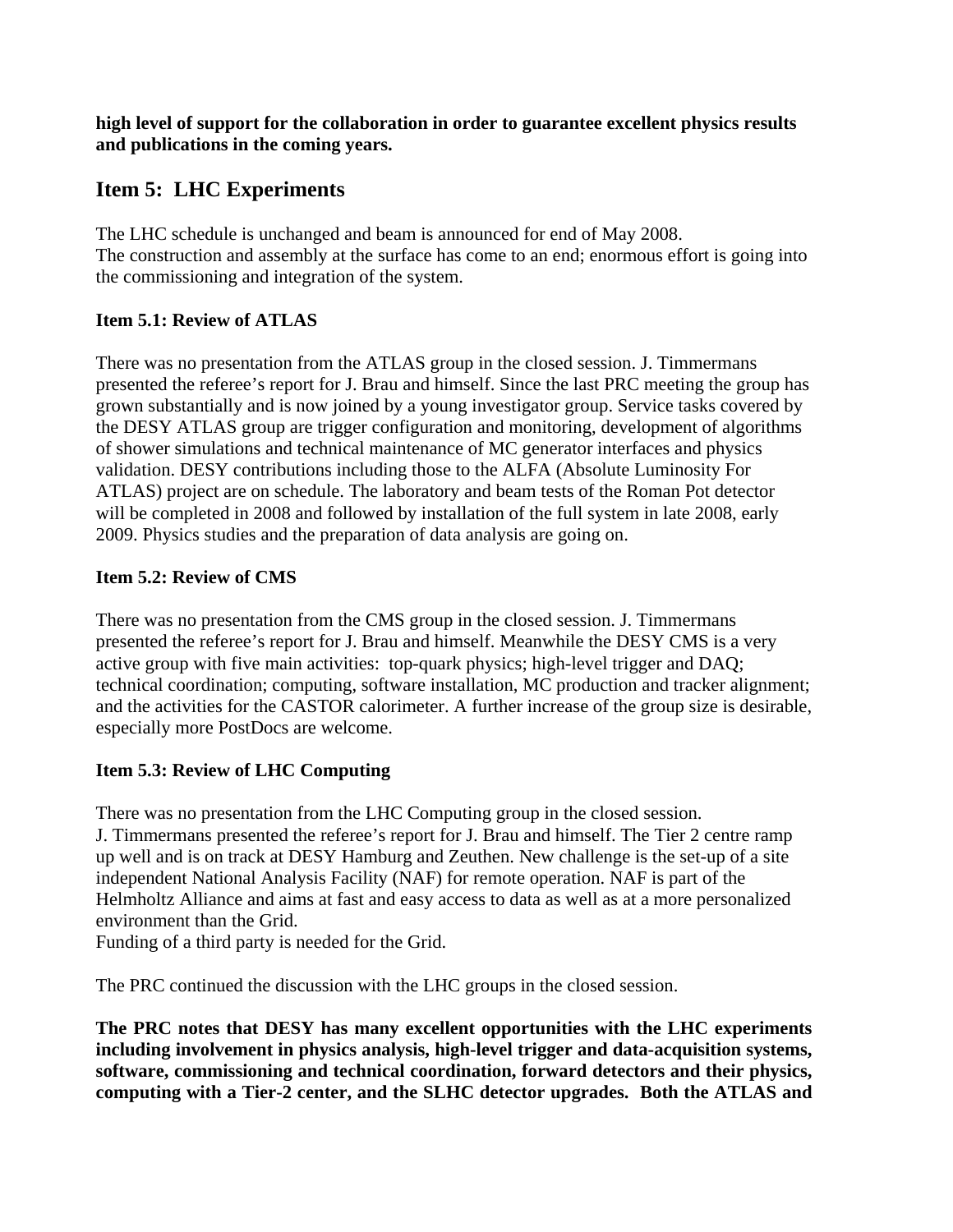**CMS groups at DESY have grown substantially and have been making a real difference to the experiments. They are well respected by the collaborations. Both groups receive adequate support from the laboratory. With a close collaboration with the Humboldt University group and an assistant professor at University of Hamburg, the DESY ATLAS group focuses on high Pt physics, computing infrastructure, high-level trigger, fast shower simulation, generator interfaces and physics validation. With a close collaboration with Hamburg University, the DESY CMS group focuses on software development for high-level trigger, data quality monitoring, technical coordination and integration at CERN such as beam radiation monitors, computing coordinator at CERN, tracker alignment, high Pt physics analysis, and a very forward calorimeter, Castor. The PRC supports DESY's plan of setting up a ROC (Remote Operations Center) at DESY. Our committee acknowledges successful progress on computing with Tier-2 centers and the needs for 3rd party funding for GRID. The PRC is concerned that not enough resources are set aside for analyzing Monte Carlo event samples. We recommend that both experiments focus on their currently committed areas and do not expand these further.** 

## **Item 6: Review of Particle Astrophysics (IceCube)**

C. Spiering reported the status of the Experimental Astroparticle Group at DESY Zeuthen. The group activities are distributed to IceCube, IceTop, South Pole Acoustic Test Setup (SPATS), Cerenkov Telescope Array (CTA) and DOM production. The multi-messenger approach and participation in MAGIC is broadening the profile of the group. The group is joined by a young investigator group.

The Baikal mission will be completed in 2008.

The DOM assembly will be completed in 2008. The IceCube physics phase with high discovery potential has now started. For the endgame phase of IceCube several options are considered to increase the sensitivity either by a deeper bore or a wider outer ring with strings.

CTA is the prioritized project of ApPEC and will complement and extend the physics reach of IceCube. After the design study (2008-2010), prototype operation should start in 2012. Germany plays as strong role in CTA, the HGF participation would add experience in sustainable running and managing of large infrastructures, in designing operation and control systems and in the large scale data processing. But the CTA manpower at DESY has to be increased to reach a critical mass.

G. Anton refereed the status of the astroparticle physics projects. The mission of the Baikal project has been completed successfully; the membership in Baikal will be terminated in 2008. Amanda is integrated into IceCube DAQ and is expected to be operated for another two years. Possible successor could be a low energy extension inside IceCube which is considered as one endgame option. The construction work for IceCube is ongoing and will be completed in 2011; the commissioning is very fast due to experience from Amanda.

The SPATS system was deployed in 2006/2007. First test results of acoustic detection possibilities are very promising; improvements are expected with a fourth string in 2008. Long-term observation of acoustic background will allow a quantitative description of the acoustic sensitivity to neutrino signals. DESY is the leading group in that field.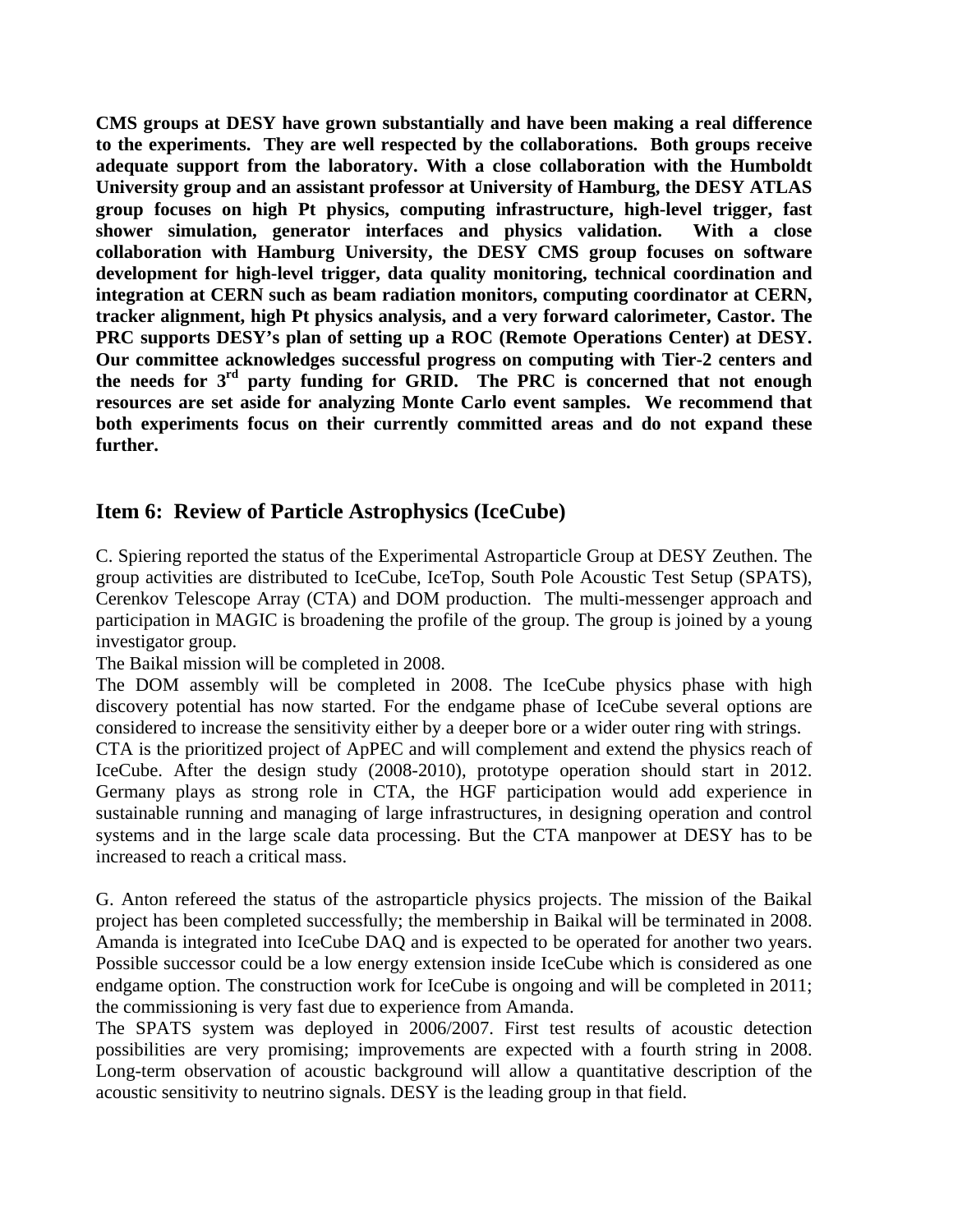Gamma ray telescopy is a very active field and an ideal complement to neutrino probe. DESY's strong multi-messenger activities and capabilities fit well to CTA needs and would strengthen the German community.

The PRC continued the discussion in the closed session.

**The PRC acknowledges that the IceCube project is running well. The very low failure rate of DOMs is a great success. The commissioning of the detector is rapid and profits from experience gained with Amanda. The DESY group contributes significantly to the physics analysis and is leading in multi-messenger investigations, especially by the close collaboration with gamma ray experiments. The deployment of acoustic sensors in the last season allowed first insight into the acoustic properties of the South Pole ice. Further evaluation will employ components to be deployed in the next season. The set-up should then enable the determination of the attenuation length and the absolute noise level in the ice. Different so called "end-game options" for the implementation of the last IceCube strings have been presented. The PRC recommends that the decision on these options be prepared in the IceCube collaboration and the participation of DESY be discussed at the next PRC meeting. Similarly, the PRC acknowledges the DESY contributions to the design study of a next generation gamma ray experiment (CTA) and recommends that the level of further engagement in this field be discussed together with the application for the next POF period on the next meeting.** 

## **Item 7: Review of ALPS**

The status of ALPS was presented by A. Lindner. The ALPS experiment has successfully finished its pilot running phase. Some delay in the schedule of the experiment occurred and is mainly due to a later delivery of the high- power laser. The data analysis of the pilot phase was still ongoing at the time of the PRC meeting; no evidence for the production of light ALP has been found. The sensitivity in the search for axion-like particles was similar to previous and competing experiments and is expected to be improved beyond that in the next phases of the experiment in particular with higher photon flux, an improved alignment and an advanced camera.

J. Kühn presented the referee report for G. Quast and himself. The test measurements in the pilot phase explored the low mass region of axion-like particles of about 0.1meV; the originally proposed measurements will be possible in April 2008.

According to the modified programme of the ALPS collaboration the measurements at the lowmass region will start in December 2007 with the high-power laser. In the following phases the sensitivity will be increased by using a new camera, phase shifting plates will be inserted to reach the PVLAS sensitivity in the mass range of 2meV, and the search for 'chameleon fields' will be performed.

Before considering significant extensions of the ALPS programme complete information on costs, schedule, resources and physics motivation are requested.

The PRC continued the discussion in the closed session.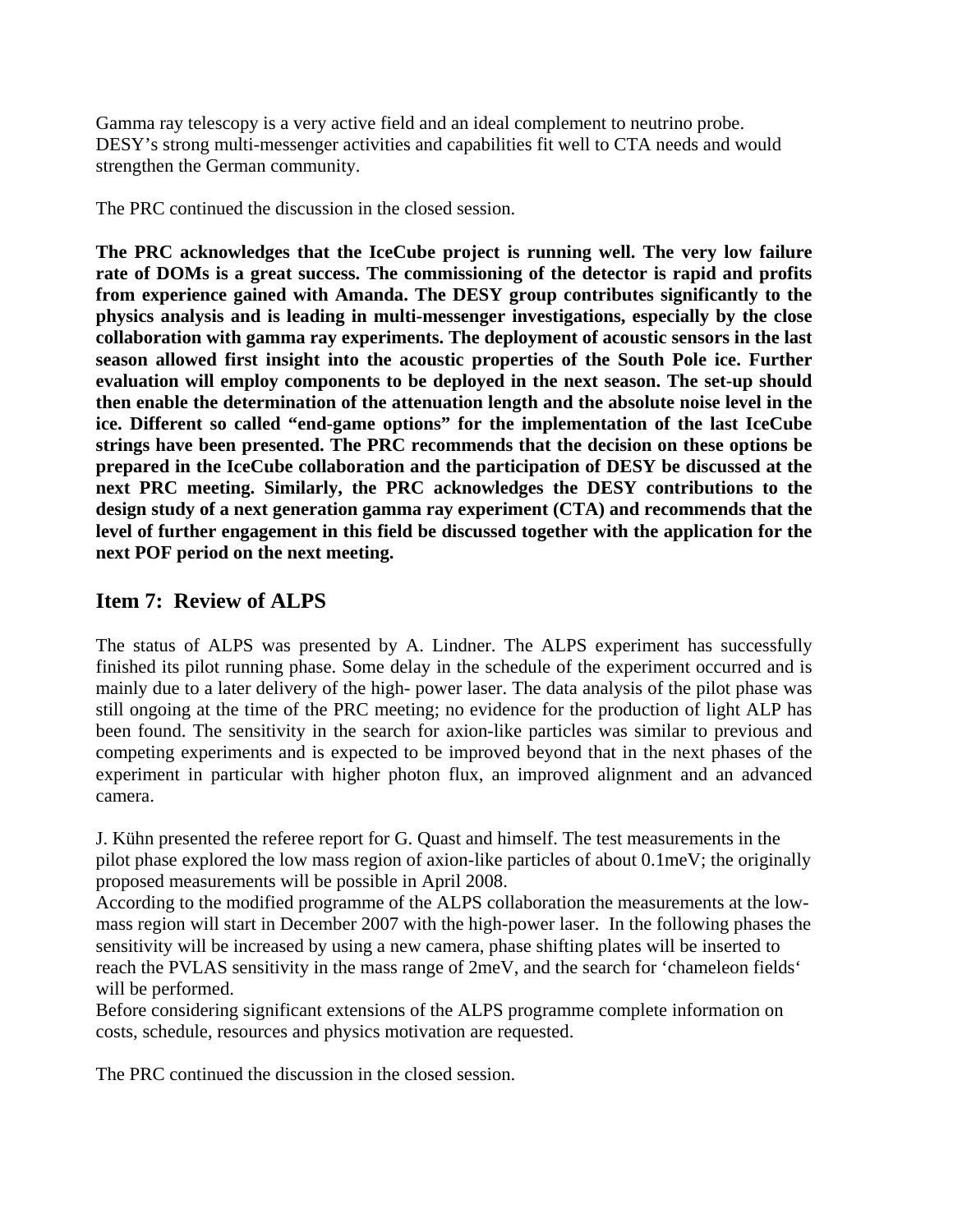**The PRC reviewed the ALPS proposal in Feb. 2007 and recommended that it proceed. Since then a sign error in theoretical calculations led to a modified proposal. Despite a lower sensitivity due to this error, the PRC in May 2007 recommended proceeding since the main goal of checking the PVLAS signal remained achievable. The current situation is that the axion-like signal reported by PVLAS is no longer reproduced by PVLAS and is also excluded by GammeV at Fermilab and BMV at Toulouse. Due to these facts and due to some time delays in the setting up of ALPS, the experiment has modified its plans and will improve their sensitivity beyond the existing experiments before April 2008. The PRC recommends completion of the experiment with this existing set-up according to the plans presented as soon as possible, and will review the next steps pending the outcome of the experiment and the international situation. The PRC recommends authors should continue their close contact with the DESY management.** 

# **Item 8: Internal Target Experiment at DORIS**

Based on reports from external referees the DESY PRC discussed the proposal for an experiment at DORIS suggested at the 63rd PRC meeting.

**The PRC formed an external referee group to review the proposal of a possible new experiment at DORIS using the available MIT-BLAST detector and an unpolarized hydrogen gas target. The goal of the experiment is to determine the contribution of multiple photon exchange processes and to resolve the existing discrepancy in leptonnucleon scattering data. Dedicated data taking for one month per year for several years would be sufficient to carry out the experiment. The external referees strongly support the physics case. The PRC thus recommends that the DESY management discuss this new experimental opportunity with the accelerator group.** 

## **Item 9: AOB:**

Facing the lack of in-house particle physics experiments at DESY and the international developments of large facilities, the role of the PRC has to be adjusted. The date for the next meeting will be chosen in coherence with the preparation of the HGF evaluation.

#### **The current list of PRC referees is:**

| H1              |
|-----------------|
| <b>HERA-B</b>   |
| <b>HERMES</b>   |
| <b>ZEUS</b>     |
| AMANDA/IceCube  |
| <b>POL2000</b>  |
| R&D for the ILC |
| Theory          |
| <b>LHC</b>      |
|                 |